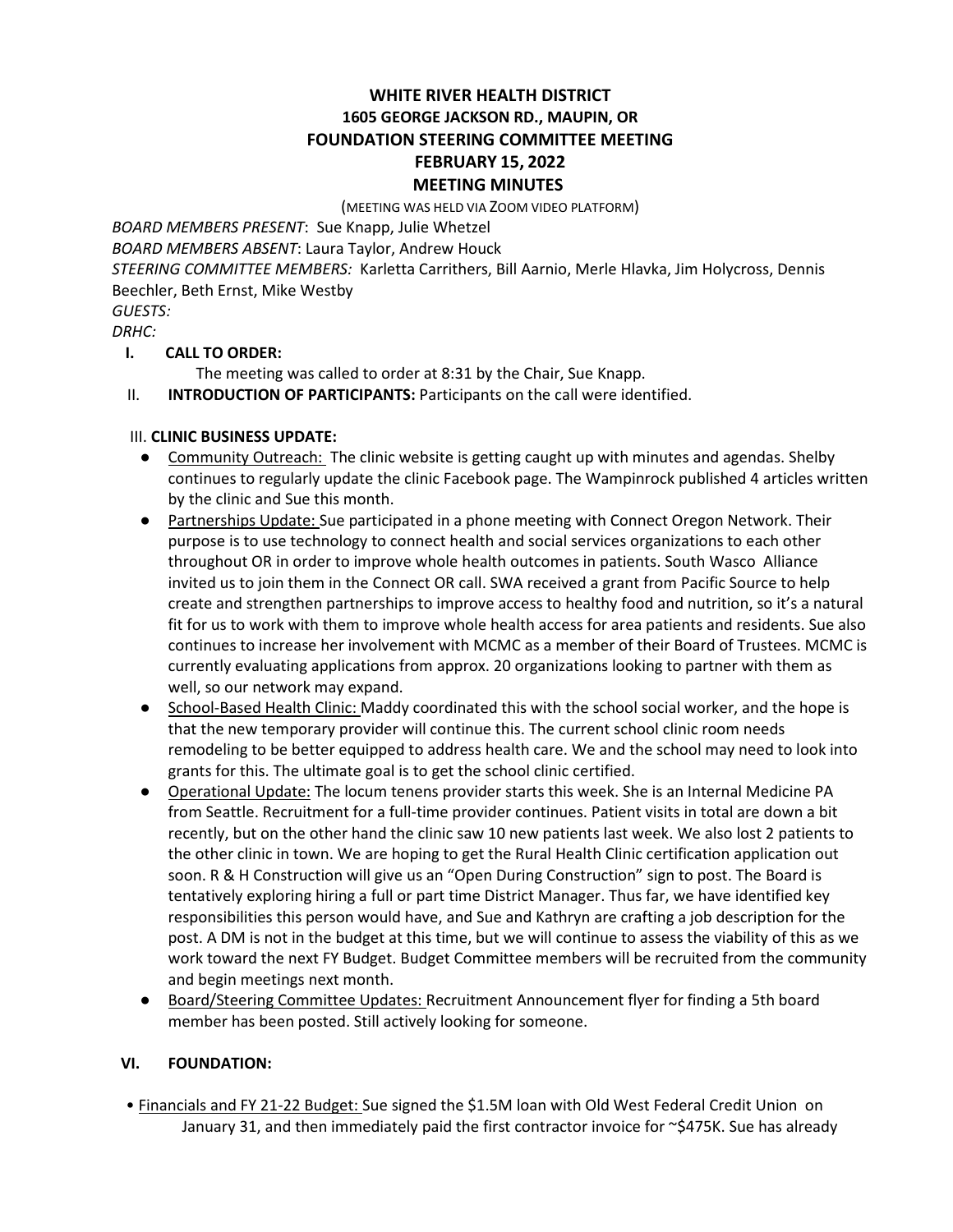discussed with the bank the possibility of increasing the loan amount if necessary, and she has secured approval for this if we absolutely have to. Grants have been applied for, but funds may not come in time to cover the costs when needed. If no federal funds come in time to pay the last construction costs in August/September, then we will be approximately \$200-\$300K short to finish clinic construction, even if we receive all of the grants we applied for. Sue is starting to work on the next FY Budget for the foundation. We redeemed the CD from Community Bank and it is now in savings. The Foundation received \$6300 in donations since July 2021. A 6-month appeal letter in June continues to be a good idea.

### •Loan update: See above

•Federal Funding: (Congressionally Directed Spending). This is still delayed in congress. Mike Westby was in DC in early February and did a lot of lobbying (met with 6 Congressman and 1 consultant). The consensus among them is that the Continuing Resolution will be moved until mid-March, but Congress doesn't want to drop approving/releasing funds entirely because it was such an unpopular act the last time this happened. Hope continues that we will see funds approved for release in mid-March. Mike will be returning to DC prior to this to continue lobbying. If funds are approved in March, it's theoretically possible that we might see the actual funds in April, but that's not realistic. More likely the money will come much later due to the procedures that it needs to go through first. If so, we would only be able to use it to pay expenditures going forward from the date we receive it, which would likely be after most of the construction has been paid for and FFE ordered. It could be applied to the remodel/repurposing of the old building. Mike suggests that Sue draft a cash-flow map to see where we'll be in April, then May, then June, etc. Mike thinks having that data available may be helpful in compelling Bentz et. al. in funding us ASAP. Dennis asked, if we get the funds, will there be a deadline by which we have to spend it? Mike thinks we likely will have 12 months from time of funding or thereabouts. Mike suggested that we schedule a work session near the end of March with clinic staff, board, foundation, and maybe reps from MCMC to identify options of how to use the funding toward the old building, as that likely will be where the bulk (or all) will be used. However the old clinic is repurposed, it will need to be something that generates revenue to help pay off our debt.

- •Grants Update: Sue and Beth updated the group on the status of the following grants:
	- Ford Foundation: application is in. We are asking for \$500K, but hoping for \$250K. Site visit pending
	- Collins: \$150K Letter of Interest submitted; we have been invited to submit a full application; deadline 4/1.
	- Storms: awaiting further followup. They reached out via email and said they'd call to obtain more information..
	- Murdock: LOI was submitted. Full application will go out by the end of the month. We are asking for ~\$125 K toward dental FFE.
	- HedCo: received \$39K for the trusses. They ask that we use their grant as a match BNSF: beginning research toward this
	- City of Maupin: Sue will appeal at March council meeting. Requesting that the city offset the cost of dirt and debris removal from the lot (cleanup of city dumped material totaled \$21K in costs)
	- City of Maupin: Sue has applied for a \$1000 grant from the city
	- Wasco Electric: will apply for \$2500 (their max) when the 2022 application comes out
	- Operational Update: